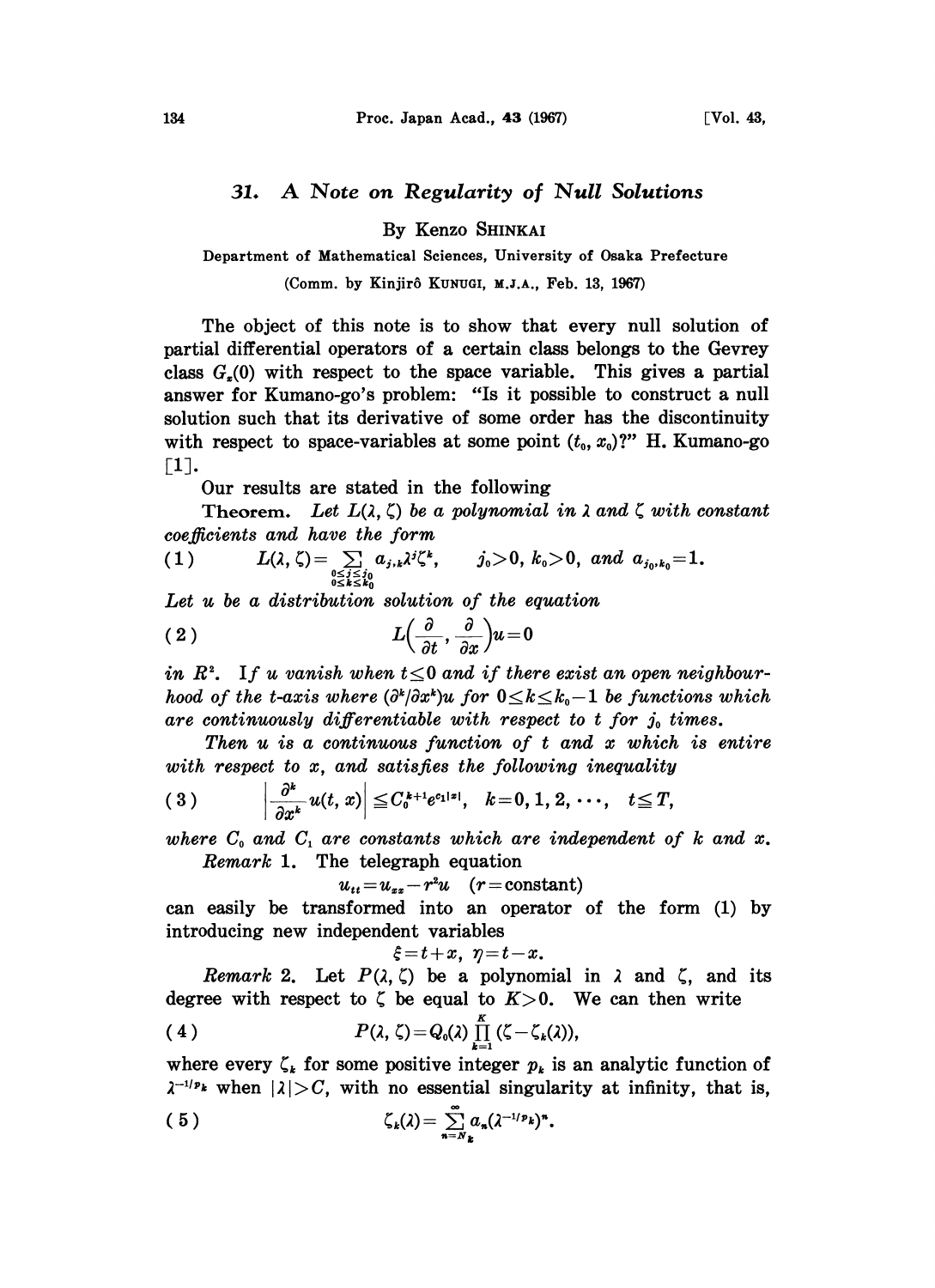We assume that

( 6 )  $N_1/p_1 \le N_2/p_2 \le \cdots \le N_K/p_K$ . Then the following properties  $(i) \sim (iii)$  are equivalent: (i)  $N_{\kappa} \leq 0$ . (ii)  $|\zeta_k(\lambda)|$  is bounded for every k when  $|\lambda| \rightarrow \infty$ . (iii)  $P$  has the same form as that of  $L$  defined in the Theorem. that (Proof of Remark 2.) It is obvious that (i) and (ii) are equivalent. In (6) we may assume that there is an integer h such that  $1 \leq h \leq K$  and (7)  $N_1/p_1 \leq \cdots \leq N_{k-1}/p_{k-1} < N_k/p_k = N_{k+1}/p_{k+1} = \cdots = N_K/p_K$ . If we write  $P(\lambda, \zeta) \!=\! Q_0(\lambda)\zeta^k + Q_1(\lambda)\zeta^{k-1} + \cdots + Q_{\kappa}(\zeta)$ and set deg  $Q_k(\lambda)$  = degree of  $Q_k(\lambda)$ , then we have ( 8 ) deg  $Q_{k-k+1}(\lambda) = \deg Q_0(\lambda) + (K - h + 1)N_K/p_K$ . Now if  $P$  satisfies (iii), we have  $\deg Q_0(\lambda) \geq \deg Q_{K-k+1}(\lambda)$ , and with (8) we have  $N_K \leq 0$ . Conversely, if  $P$  does not satisfy (iii), that is,  $\deg Q_0(\lambda) < \deg Q_k(\lambda)$  for some k, then (7) gives  $0 <$ deg  $Q_k(\lambda)$  - deg  $Q_0(\lambda) \le N_{K-k+1}/p_{K-k+1} + \cdots + N_K/p_K$ 

$$
\langle \deg Q_k(\lambda) - \deg Q_0(\lambda) \leq N_{K-k+1}/p_{K-k+1} + \cdots + N_K \rangle
$$
  

$$
\leq k(N_K/p_K).
$$

Hence we have  $N_{K}>0$ .

Remark 3. We use the same notation as in Remark 2. In the note [2] H. Kumano-go and the author proved that when  $N_1/p_1 \leq 0$ , the null solution of the equation  $Pu=0$  are not able to belong to  $G_{\varepsilon}(N_1/p_1-\varepsilon)$  for any  $\varepsilon>0$ , and there exists a null solution which belongs to  $G_{\alpha}(N_1/p_1)$ .

The above theorem and Remark 2. mean that every null solution belongs to  $G_x(0)$  when  $N_x/p_x \leq 0$ . But the converse is not ture. It is a problem still pending to deside the operators whoes null solutions are all in  $G<sub>x</sub>(0)$ .

Lemma 1. Let  $L$  and  $u$  satisfy the condition in the theorem and let

$$
(9) \qquad \qquad \frac{\partial^k}{\partial x^k}u(t,0)=0, \ 0\leq k\leq k_0-1.
$$

Then u vanishes identically.

(10) 
$$
Q_0\left(\frac{\partial}{\partial t}\right) \frac{\partial^{k_0}}{\partial x^{k_0}} u(t, 0) = 0,
$$

where  $Q_0(\lambda)$  is the polynomial defined by

*Proof.* The equation  $(2)$  gives

$$
L(\lambda,\zeta)=Q_0(\lambda)\zeta^{k_0}+Q_1(\lambda)\zeta^{k_0-1}+\cdots+Q_{k_0}(\lambda).
$$

Since (10) is an ordinary differential equation with respect to  $(\partial^k/\partial x^{k_0})u(t, 0)$  which vanishes when  $t\leq 0$ , we have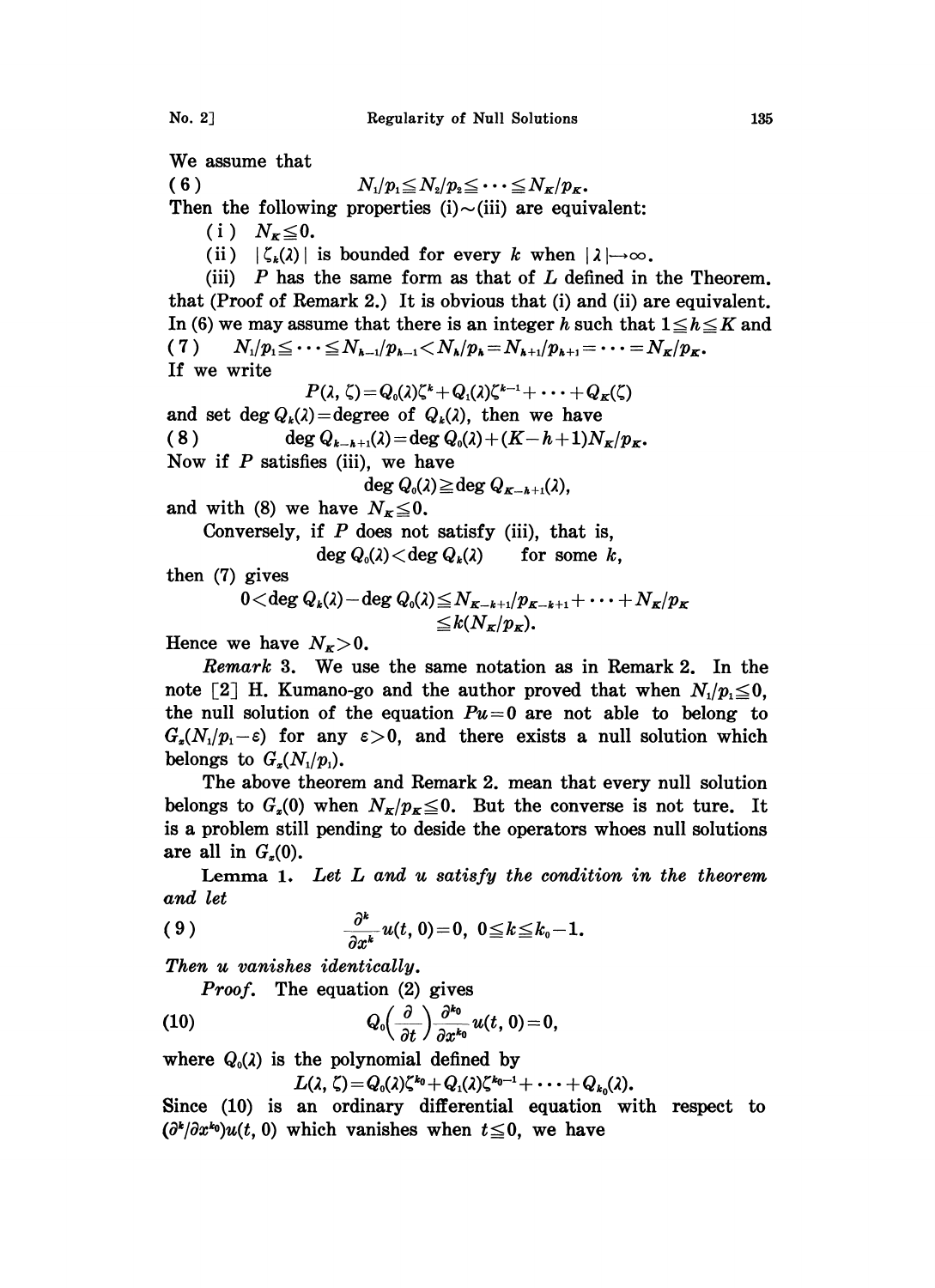136 K. SHINKAI [Vol. 43,

 $\frac{\partial^{k_0}}{\partial x^{k_0}}u(t, 0) = 0.$ 

By differentiation with respect to  $x$  of the equation (2), we have

$$
\frac{\partial^k}{\partial x^k}u(t,0)=0 \qquad \text{for all } k\geq 0.
$$

If we set

$$
\widetilde{u} = \begin{cases} u & \text{when } t > 0, \ x > 0, \\ 0 & \text{otherwise,} \end{cases}
$$

then  $\tilde{u}$  is a solution of the equation (2) in  $R^2$ . Now we can apply the uniqueness theorem of Holmgren and we get

 $\tilde{u}=0.$ 

This proves the lemma.

Let  $H$  be the integral operator defined by the following identity: (11)  $H[u(t,x)] = L\left(\frac{\partial}{\partial t}, \frac{\partial}{\partial x}\right)\int_0^t d\tau \int_0^x \frac{(t-\tau)^{j_0-1}(x-y)^{k_0-1}}{(j_0-1)!(k_0-1)!}u(\tau,y)dy-u(t,x).$ 

Then we have the following

Lemma 2. Let  $f(t, x)$  be a polynomial in x whoes coefficients are continuous functions of  $t$ . Then the series

(12) 
$$
\sum_{n=0}^{\infty} H^n[f(t,x)]
$$

converges absolutely to a continuous function  $w(t, x)$  which is entire with respect to x and satisfies the inequality same to  $(3)$ .

*Proof.* In order to simplify the statements we assume that  $f(t, x)$  $=f(t)x^p$ ,  $f(t)$  is a continuous function. As  $H^1[f(t, x)]$  is a polynomial in x, setting  $g_{k,l}(t)$  as the coefficient of  $x^k$  in  $H^l[f(t,x)]$ , we have (14)  $|g_{k,l}(t)| \leq (j_0 k_0)^l a^l T^{j'} p_0 p! / (j' | k|)$ , when  $0 \leq t \leq T$ , where

> $p_0 = \max \{|f(t)|; 0 \le t \le T\},\$  $a=\max\{|a_{j,k}|; a_{j,k}\}$  are coefficients of  $L\},$  $j' = \max \{0, l-k+p\}.$

We can choose a constant  $C \geq 1$  which satisfies the following inequality:  $(j_0k_0)^{l}a^{l}T^{j'}p_0p] \leq T^{-k}C^{l+1}.$ 

Then we have

$$
| g_{k,l}(t) | \leqq \frac{T^{-k}C^{l+1}}{k! \, j' |}.
$$

If  $k \geq p$ , we have

$$
\left| \sum_{l=0}^{\infty} g_{k,l}(t) \right| \leq \sum_{l=0}^{\infty} |g_{k,l}(t)|
$$
  
\n
$$
\leq \frac{T^{-k}}{k!} \sum_{l=0}^{\infty} \frac{C^{l+1}}{j'!}
$$
  
\n
$$
= \frac{T^{-k}}{k!} \left\{ \sum_{l=0}^{k-p-1} C^{l+1} + C^{k-p} \sum_{l=k-p}^{\infty} \frac{C^{l-k+1}}{(l-k+1)!} \right\}
$$
  
\n
$$
\leq \frac{T^{-k}}{k!} \{(k-p) + e^{\sigma}\} C^{k-p}.
$$